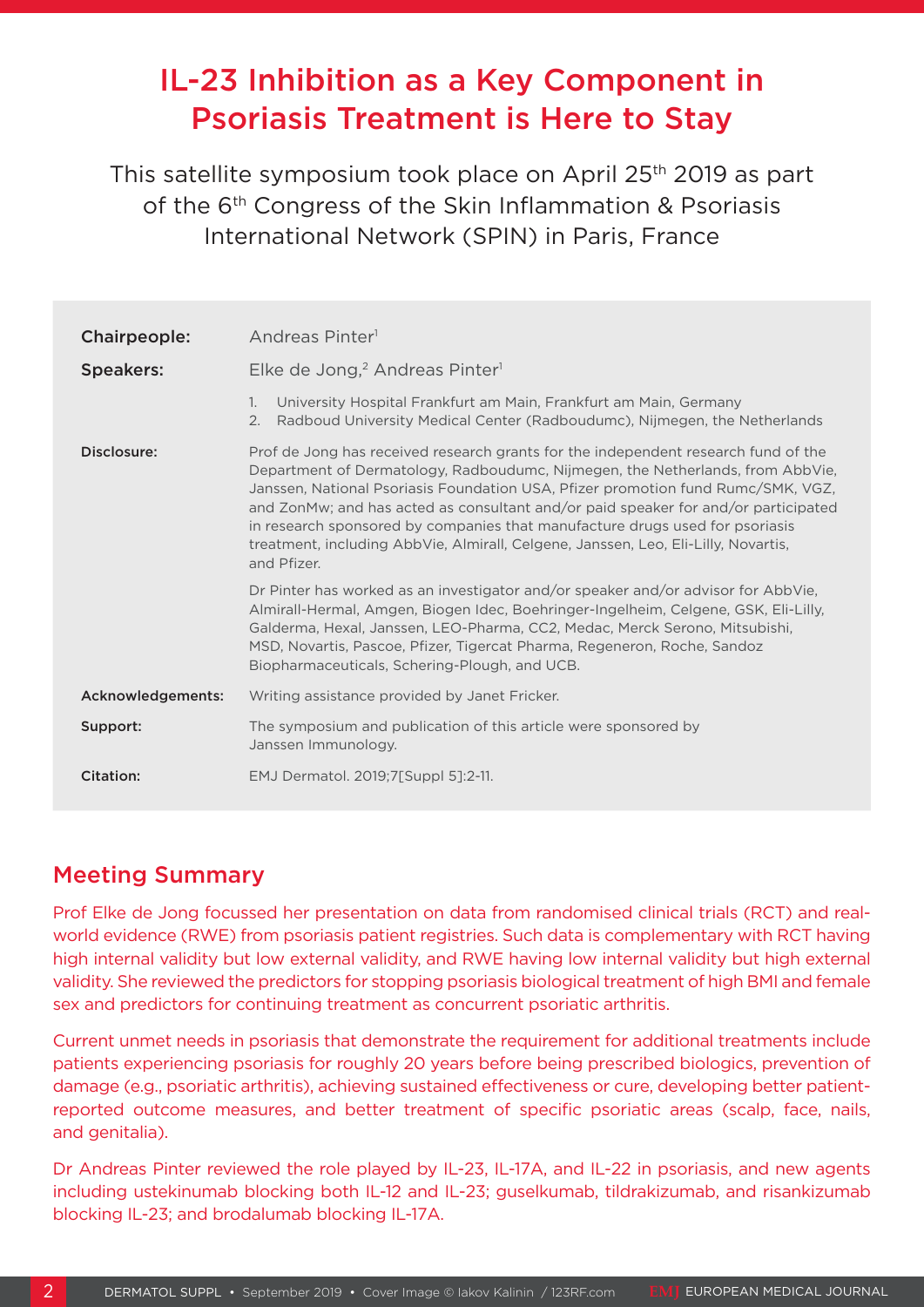He explored VOYAGE 1 data that showed that the IL-23 inhibitor guselkumab maintained Psoriasis Area and Severity Index (PASI) 90 response through Week 156 in >80% of patients. Furthermore, VOYAGE 2 results showed PASI 90 response was maintained in >50% of patients 6 months after guselkumab withdrawal.

He demonstrated how re-treatment with guselkumab led to a high PASI 90 response in patients who lost PASI 90 response after withdrawal of treatment. Data from the VOYAGE 1 study further showed that guselkumab produced statistically significant improvements in scalp and palmar plantar scores over adalimumab, and comparable nail scores to adalimumab.

Data from the UltlMMa-1 and ULtlMMa-2 studies showed that IL-23 inhibition with risankizumab produced better quality of life scores than with ustekinumab. Additionally, the ECLIPSE trial showed that IL-23 inhibition with guselkumab produced higher PASI 90 response rates than IL-17 inhibition with secukinumab at Week 48.

## From Registry to Practice: Real-World Evidence and Unmet Needs in Psoriasis

#### Professor Elke de Jong

Photographic images from the Canadian Photographer François Brunelle's Doppelganger Project (involving unrelated look-alikes who can be mistaken for twins) demonstrates how even though people may appear outwardly the same they can be very different inside.<sup>1</sup> The same principle holds for patients enrolled in RCT and registries. Although the two groups can appear superficially the same, those in trials represent a more controlled population while those in registries also include patients who have one or multiple comorbidities or who are older.<sup>2</sup>

PASI scores are commonly used to assess lesion severity and the area affected by psoriasis. Relative PASI scores, which indicate a percent reduction compared to baseline, are commonly used in randomised clinical trials to illustrate the efficacy of a treatment i.e., PASI 90 represents a 90% reduction of the PASI score compared to the beginning of the trial. $3$  In the randomised clinical VOYAGE 2 trial, PASI responses for guselkumab were rapid, with >80% of guselkumab patients achieving PASI 75 at Week 24, >70% achieving PASI 90, and >40% achieving PASI 100.4 In contrast, patients in the BioCAPTURE registry (involving a greater diversity of patients with older people, children, and patients with psoriatic arthritis or diabetes) found it harder to achieve PASI 75, PASI 90, and PASI 100 scores, and mean PASI was used as an outcome measure.<sup>5</sup>

Registries involving large numbers of patients (e.g., PSOLAR, ESPIRIT, and SERENA) have been used to generate safety data. Registries can also explore effectiveness, cost-effectiveness, drug survival, predictors of outcome (e.g., sex, BMI, or age), and biomarkers. Through quality of life and treatment satisfaction data (using Dermatology Life Quality Index [DLQI], 36-Item Short Form Health Survey, and Treatment Satisfaction Questionnaire for Medication [TSQM]), registries reveal the 'patient voice' and explore unmet needs and dose reductions.

A systematic overview of 14 long-term psoriasis patient registries revealed that registries most frequently consider effectiveness/efficacy/ outcomes (9 registries), followed by baseline descriptions (8 registries), and safety (7 registries).<sup>6</sup> Subjects less frequently addressed included treatment patterns (2 registries), drug survival (4 registries), predictor analyses (4 registries), and registry descriptions (5 registries). Furthermore, the overview showed the most common outcome measure instrument used was PASI, followed by DLQI.<sup>6</sup>

Data derived from RCT and RWE are complementary, with both included in guidelines. RCT have high internal validity (in which the analysis is well done) but low external validity (data may not transfer to broader patient groups). In contrast, RWE has low internal validity (because of lack of randomisation) but high external validity (i.e., the data is applicable to clinical practice). $<sup>7</sup>$ </sup> Insights from registries show effectiveness is reached in daily practice, but with higher doses than in trials, or in combination with other psoriasis therapies.8 Regarding effectiveness, registries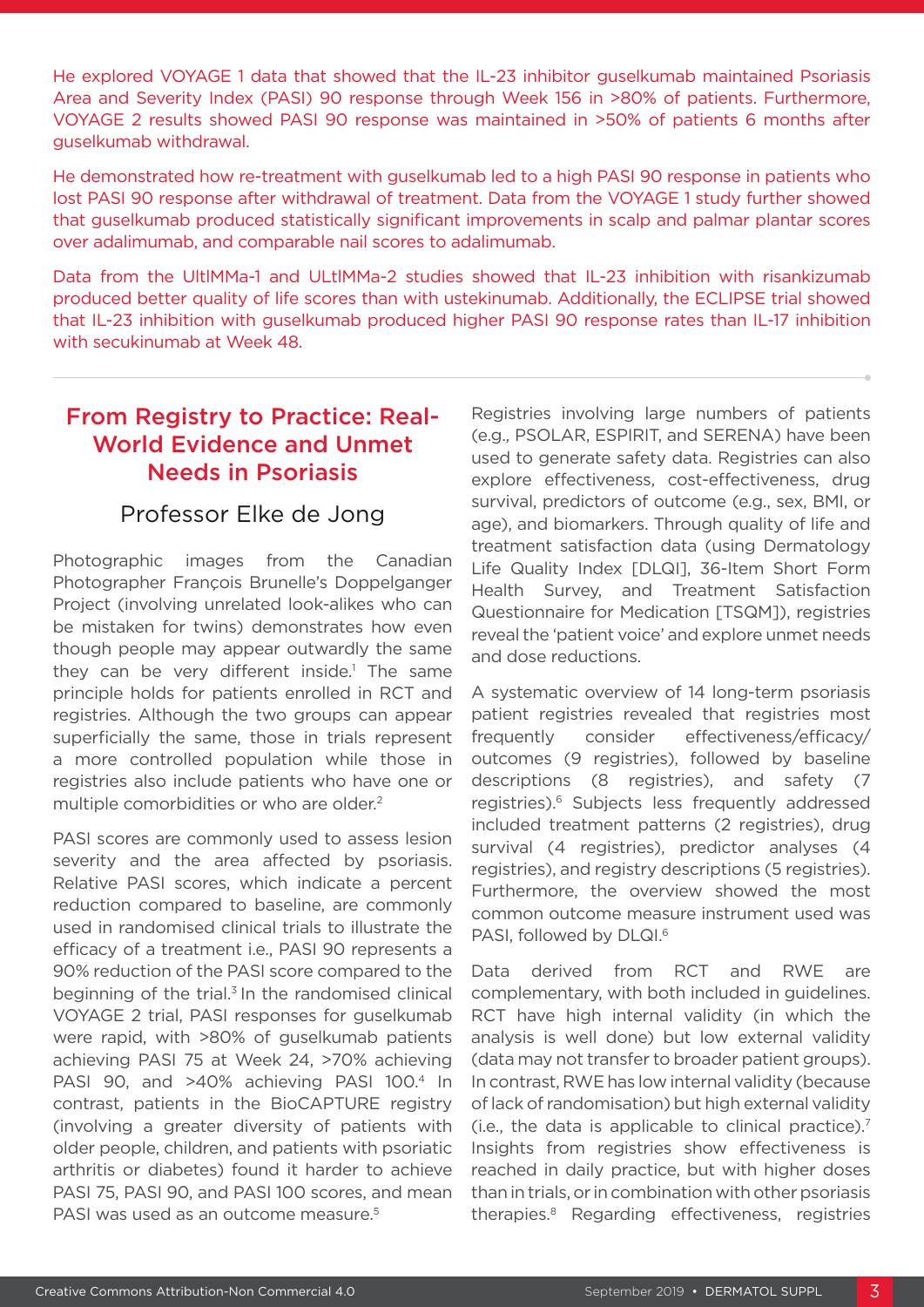show switching between biologics is safe and effective but dosage increases and combinations with other systemic treatments might be needed (opinion of the speaker). Regarding safety, psoriasis treatments are safer than expected, with patients stopping because of side effects less often than the lack of efficacy. Furthermore, strict laboratory controls have proved less necessary than expected, leading to the adjustment of guidelines (opinion of the speaker). For patientreported outcomes, registries reveal patient quality of life increases substantially on biologics as does treatment satisfaction measured on the TSQM.9

For psoriasis, the proportion of patients on a drug decreases (from the lack of efficacy, side effects, or patients lost to follow-up), until around 2 years when less than half of the original cohort are still on the drug (information provided by the speaker). However, unpublished data from the BioCAPTURE registry exploring treatment durations up to 12.5 years revealed that ustekinumab had the highest drug survival, with adalimumab in second place, and etanercept in third.<sup>5</sup> Drug survival of biologics for psoriasis represents a composite measure taking into consideration effectiveness and safety as well as physician and patient behaviour. The BioCAPTURE registry revealed that the most frequent reason for stopping treatment was its sub-effectiveness, rather than its side effects.10

A meta-analysis of RWE, including 37 studies involving 32,631 subjects, demonstrated that ustekinumab had the highest 4-year drug survival, dropping from 82% at Year 1 to 56% at Year 4.<sup>11</sup> This is compared to etanercept, dropping from 66% at Year 1 to 41% at Year 4, adalimumab from 69% at Year 1 to 47% at Year 4, and infliximab from 61% at Year 1 to 42% at Year 4.11 For etanercept, low drug survival was largely attributable to subeffectiveness, while for infliximab it was largely because of side effects, allowing clinicians to use such data for treatment choices.<sup>11</sup>

A literature review, involving 16 cohort studies including 32,194 patients, found that biological treatment discontinuation was predicted by obesity (hazard ratio [HR]: 1.21; 95% confidence interval [CI]: 1.10–1.32) and female sex (HR: 1.22; 95% CI: 1.07–1.38), while persistence was predicted by psoriatic arthritis (HR: 0.83; 95% CI: 0.80-0.86).<sup>12</sup> In summary, predictors for stopping

biologic treatments are a high BMI<sup>10,12</sup> and female sex, $10,12$  and a predictor for continuing is psoriatic arthritis.12 Furthermore, an observational cohort study assessing drug survival of secondline biologics found female sex, multiple comorbidities, concomitant cyclosporine, and high PASI at switching to second-line biologics all predict discontinuation.13

Biomarkers can predict treatment response,<sup>14</sup> toxicity, or progression (opinion of the speaker). A known factor is that psoriasis is a marker for psoriatic arthritis,15 with patients developing psoriatic arthritis 10 years after the onset of psoriasis.16 One recent study suggested allele *HLA-Cw6* represents a predictor of ustekinumab efficacy, $14$  but a confounder is that *HLA-Cw6* negative patients can also show good ustekinumab responses. In the future, biomarker profiles might predict whether patients would benefit most from adalimumab, etanercept, or ustekinumab.

A study introducing the 'happy' drug survival concept combined drug survival with dermatological quality of life measures for 186 patients taking adalimumab, etanercept, or ustekinumab (with happy defined as DLQI ≤5; unhappy defined as  $DLQI > 5$ ).<sup>17</sup> At baseline, 73% of patients were considered unhappy, and 27% happy (happy:unhappy ratio 1:27); while at 1 year, 79% of patients reported being happy on their drug (happy:unhappy ratio 3.7:1.0).17

Current unmet needs in psoriasis that demonstrate the requirement for additional treatments include patients experiencing psoriasis for 18–20 years before being prescribed biologics,<sup>18</sup> prevention of damage (e.g., psoriatic arthritis), achieving sustained effectiveness or cure, developing better patient-reported outcome measures, and better treatment of specific psoriatic areas (scalp, face, nails, genitalia) (opinion of the speaker).

Regarding damage prevention, psoriasis remains the best marker for psoriatic arthritis.<sup>15</sup> demonstrating the need for early detection through screening and rheumatology referrals for early treatment. Young adults represent the population with the greatest number of new patients,<sup>19</sup> with psoriasis onset often coinciding with life events such as studying and finding a job or partner. Questions remain around whether patients should be over-treated or under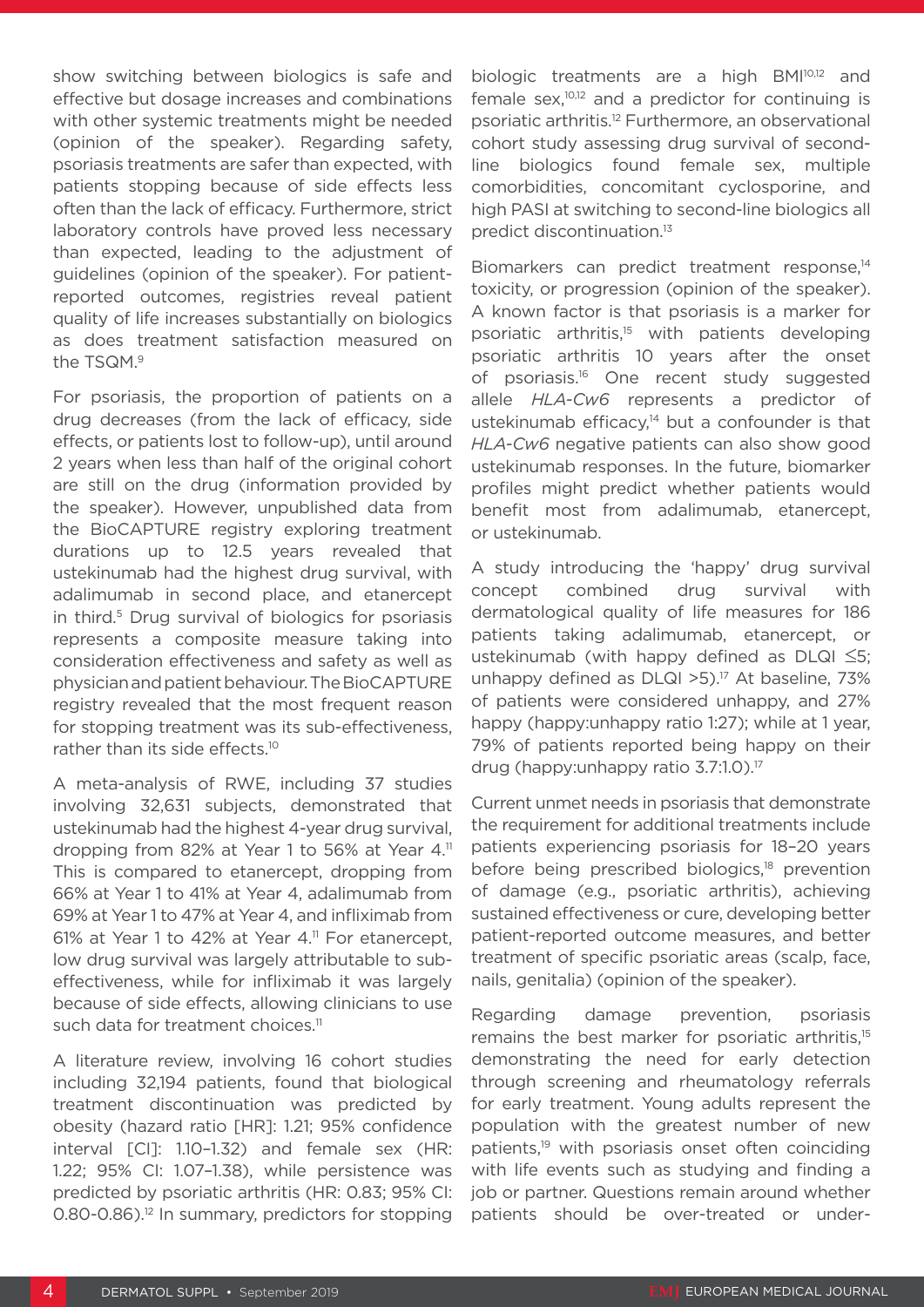treated, with updosing effective in some patients (depending on BMI and other factors) (opinion of the speaker).

The controlled dose reduction (CONDOR) study is currently randomising 120 patients with stable plaque psoriasis and low disease activity in combination with good dermatological quality of life included in BioCAPTURE network hospitals taking adalimumab, etanercept, or ustekinumab to either usual care or tight controlled biologics dose reduction.20 Preliminary results (unpublished) showed that >50% of patients who underwent dose reductions experienced 'good effects without serious adverse events or an increase in psoriasis activity', suggesting dose reduction to be possible.

The BioCAPTURE registry, involving 700 patients in a Netherlands network of 3 academic centres and 14 regional hospitals, is exploring the unmet needs of psoriasis patients.<sup>21</sup> In a recent, unpublished analysis focussing on patients who started a biologic (etanercept, adalimumab, ustekinumab, secukinumab, ixekizumab, guselkumab, brodalumab, or apremilast) between 2017 and 2018 (involving 219 treatment episodes) looked at PASI, quality of life, and TSQM. Results at 1 year showed that the mean PASI was 4. Furthermore, results showed that after 6 months, 35.2% of patients had PASI 75, and 21.7% had PASI 90; while after 1 year, 35.1% of patients had PASI 75 and 10.8% PASI 90. These far from ideal results may be because of patients having to stop biologic administration due to infections and other comorbidities.

In the same study, the mean DLQI 12 months after starting a biologic is around 5. TSQM is divided into four domains: at 1 year, the mean TSQM for effectiveness was 69.6; for side effects it was 93.1; for convenience it was 77.8; and for global satisfaction it was 76.5. All domains fall short of the ideal result of 100, with the greatest room for improvement in effectiveness. The BioCAPTURE registry demonstrates that psoriasis clearance is not yet a reality for most patients.

The sentiment that therapies may not be good for all patients and of the need to choose between different therapies was highlighted by the recent US National Psoriasis Foundation (NPF) magazine cover headline "One size does not fit all".

# From Trial to Practice: Key Trial Data and Long-Term IL-23 Inhibition Doctor

### Doctor Andreas Pinter

Understanding of psoriasis pathophysiology has evolved from hyperproliferation of skin cells (prior to 1980) and involvement of T cells (1982), to recognition of IL-23 (including the p19 and p40 subunits) and IL-17 as the most important cytokines in classic plaque psoriasis. $23$  However, there have been delays between the understanding of cytokine involvement to development of psoriasis treatments, with the first selective IL-23 (p19) blocker approved in  $2017<sub>,24</sub>$  and trials ongoing for p19 subunit inhibitors.25

IL-23 plays a central role in psoriasis pathogenesis, with dendritic cell-derived IL-23 and downstream helper T cells products (including IL-17A and IL-22) considered to be important.<sup>26</sup> Treatment possibilities include ustekinumab blocking both IL-12 and IL-23; guselkumab, tildrakizumab, and risankizumab blocking IL-23; and brodalumab blocking IL-17A. Questions remain around whether these treatments are a good choice for patients and whether their results are comparable.

For psoriasis, treatment goals have evolved from achieving PASI 50 with conventional therapy to PASI 75 with first-generation biologics (anti-IL-12/23 antibodies and anti-TNF antibodies), to PASI 90 plus Physician's Global Assessment with second-generation biologics (anti-IL-17A antibodies), to long-lasting clear skin with thirdgeneration (anti-IL-23 antibodies) (opinion of the speaker).

Dr Pinter shared a case of a 57-year-old woman from his clinic who had experienced psoriasis from the age of 5 years (whose grandmother also had psoriasis). The patient, whose previous therapies included extensive topical therapy, fumaric ester acid, methotrexate, cyclosporine, psoralen and ultraviolet A (PUVA), apremilast, and adalimumab, was treated with guselkumab. In March 2018, prior to guselkumab, she had a PASI of 29 and body surface area (BSA) involvement of 42%. In April 2018, 4 weeks after starting guselkumab, her PASI was 9 and BSA involvement was 36%; in July 2018, 16 weeks after initiating treatment, her PASI was 0 and BSA involvement was 0%.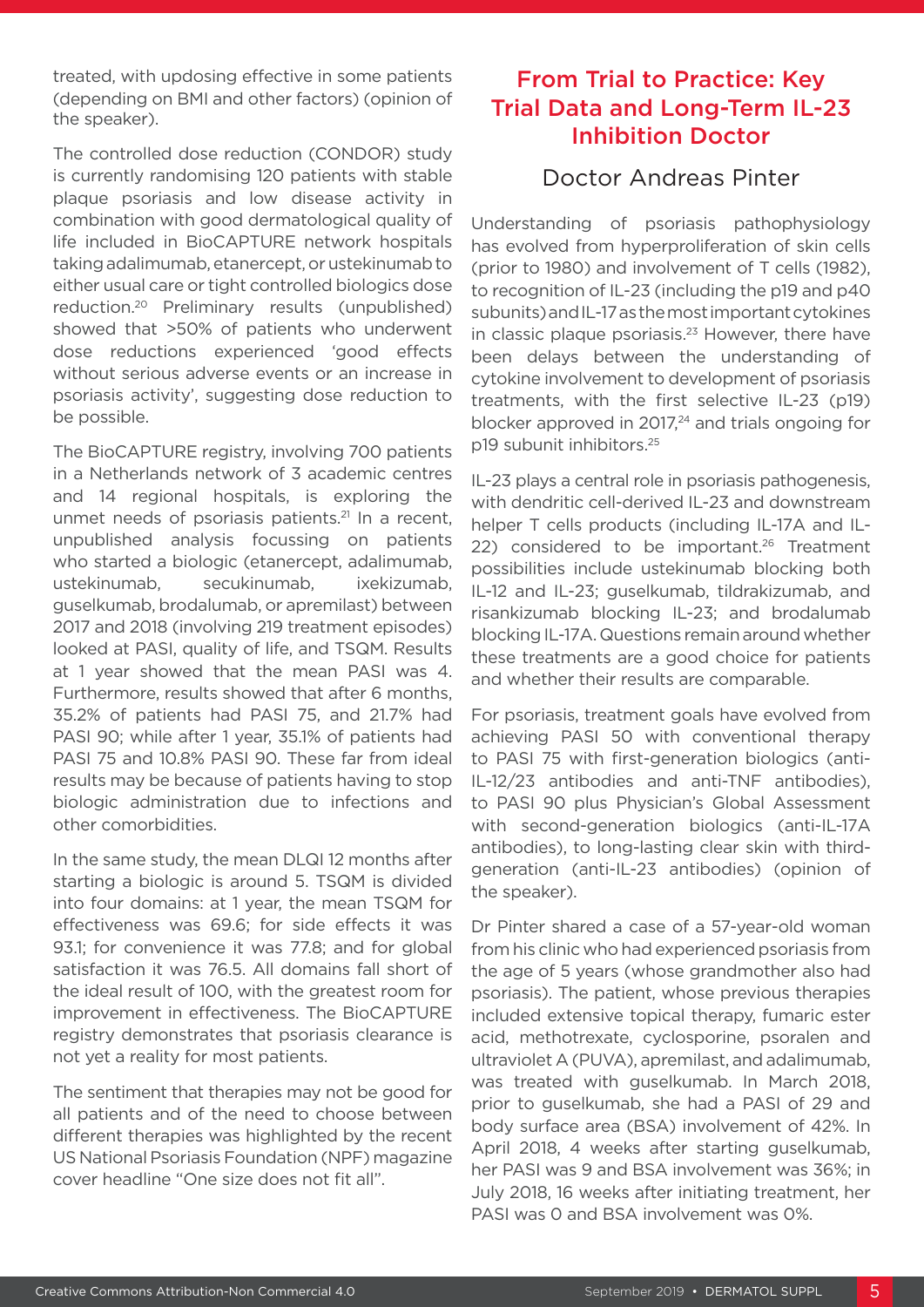In the reSURFACE 1 trial data for tildrakizumab (a high-affinity, humanised IgG1 k antibody targeting IL-23 p19), at Week 12 the PASI 75 response treatment goal was achieved in 62% of patients taking tildrakizumab 200 mg, 64% taking tildrakizumab 100 mg, and 6% taking placebo (p<0.0001 for comparisons of both tildrakizumab groups versus placebo).25 Furthermore, by Week 28, PASI 75 response was achieved in 77% taking tildrakizumab 100 mg and 79% taking tildrakizumab 200 mg. At Week 12, PASI 90 was achieved in 35% taking tildrakizumab 100 mg, 35% taking tildrakizumab 200 mg, and 3% taking placebo. By Week 28, 49% of patients taking tildrakizumab 100 mg and 57% taking tildrakizumab 200 mg achieved PASI 90.25

In the VOYAGE 1 study, patients with moderate-tosevere psoriasis were randomised to guselkumab 100 mg (Weeks 0 and 4, then every 8 weeks; n=329), placebo then switch to guselkumab (with guselkumab 100 mg at Weeks 16, 20, then every 8 weeks; n=174), or adalimumab (every other week; n=334). Results at Week 48 showed that PASI 75 was achieved in 96.4% of patients receiving placebo then switching to guselkumab, 87.8% receiving guselkumab, and 62.6% receiving adalimumab; PASI 90 was achieved in 81.8% receiving placebo then switching to guselkumab, 76.3% receiving guselkumab, and 47.9% receiving adalimumab; and PASI 100 was achieved in 50.3% receiving placebo then switching to guselkumab, 47.4% receiving guselkumab, and 23.4% receiving adalimumab.27

The UltIMMa-1 study of risankizumab (a humanised IgG1 monoclonal antibody binding to the p19 subunit of IL-23) found that at Week 52, PASI 90 was achieved in 82% of patients randomised to risankizumab, 78% randomised to placebo then switching to risankizumab, and 44% randomised to ustekinumab.28 At 52 weeks, the ULtIMMa-2 study found that PASI 90 was achieved in 85% of patients randomised to placebo then switching to risankizumab, 81% to risankizumab, and 51% to ustekinumab.<sup>28</sup>

The VOYAGE 1 study showed PASI 90 response was maintained through Week 156 in >80% of patients treated with guselkumab, and that PASI 100 response was maintained through to Week 156 in >50% of patients treated with guselkumab.29 Further analysis of VOYAGE 1, showed that at Week 52, 49.1% of patients receiving guselkumab had a PASI score of 0 and 64.3% had a score ≤1; at Week 100, 51.1% had a PASI score of 0 and 68.8% a score ≤1; and at Week 156, 50.8% of patients had a PASI score of 0 and 68.4% had a score ≤1.30

In the VOYAGE 2 study, patients were randomised to guselkumab 100 mg (Weeks 0 and 4, then every 8 weeks; n=496), placebo then switching to guselkumab (placebo Weeks 0, 4, and 12, then guselkumab at Weeks 16 and 20; n=248), or adalimumab (80 mg at Week 0, then 40 mg at Week 1, and every 2 weeks through to Week 23; n=248). At Week 28, guselkumab PASI ≥90 responders were re-randomised to guselkumab (n=193) or placebo (n=182), with guselkumab after loss of response. Furthermore, placebo then switching to guselkumab responders and adalimumab responders received placebo, then guselkumab after loss of response, and nonresponders received guselkumab.4 Results for guselkumab-treated patients re-randomised at Week 28 (receiving their last injection at Week 20) showed that a PASI 90 response was maintained in >50% of patients 6 months after guselkumab withdrawal.4 The ability to maintain PASI 90 some months after coming off treatment is a finding that is unique to the newer generation of p19 IL-23 blockers (opinion of the speaker).

Stopping and restarting therapy is far from ideal because the practice increases the risk of developing neutralising antidrug antibodies.<sup>31</sup> A study exploring VOYAGE 2 patients who lost response after guselkumab withdrawal found that the majority regained PASI 90 response 6 months after re-treatment (PASI 90 was achieved in 20.0% of patients at 1 month and 87.6% at 6 months). $32$ 

An analysis of VOYAGE 2 showed at 48 weeks following guselkumab withdrawal, parameters predicting PASI 90 maintenance were lower than baseline IL-17F and shorter disease durations. The analysis further found that 6 months after withdrawal, parameters associated with PASI 90 maintenance were lower BMI at baseline, complete skin clearance at Week 28, and higher guselkumab concentrations at Week 28.33

One analysis using VOYAGE 1 data to explore specific body regions found that at Week 24, 84.5% of patients receiving guselkumab showed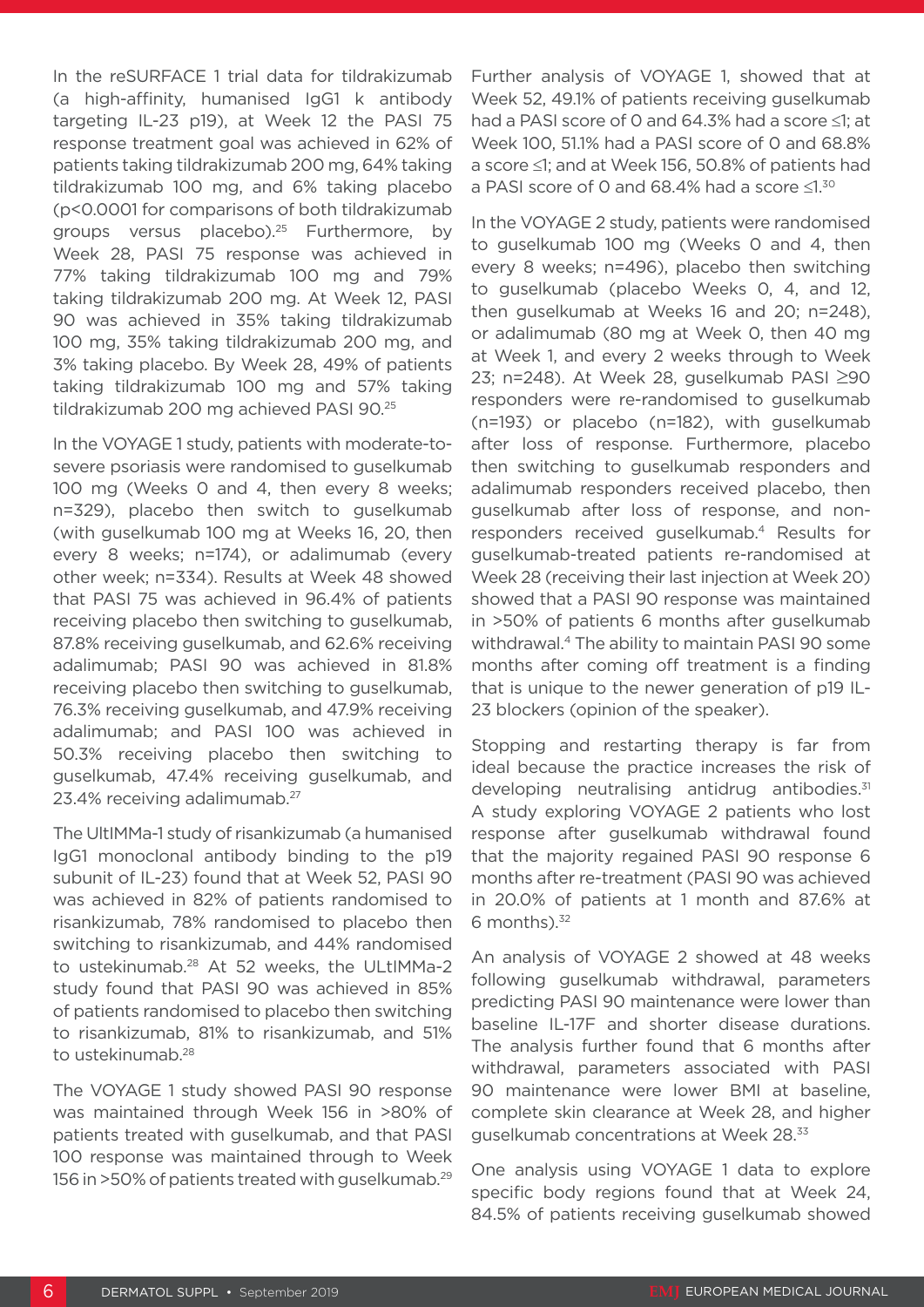improvements in scalp scores versus 69.2% receiving adalimumab (p<0.001), 49.8% receiving guselkumab showed improvements in nail scores versus 49.4% receiving adalimumab (not significant), and 78.9% receiving guselkumab showed improvements in palmar plantar scores versus 56.8% receiving adalimumab (p<0.0001).27 While adalimumab has been considered the first choice for nail involvement, it is noteworthy that guselkumab achieves the same effects (opinion of the speaker).

A second case from Dr Pinter's practice was presented: a 50-year-old male psoriasis patient with moderate palmoplantar involvement whose previous therapies included high-potency topical steroids, PUVA, re-PUVA, methotrexate, and secukinumab. In March 2018, prior to starting guselkumab, the Patient's Psoriasis Global Assessment (PPGA) was 3, but in May 2018 (after 2 months guselkumab) his PPGA was 0, demonstrating complete clearance of palmoplantar involvement.

PASI scores can be hard to understand, with patients more interested in the Psoriasis Symptom and Sign Diary, which numerically rates, from 0–10, five symptom items (itch, pain, stinging, burning, and skin tightness) and six patient-observable signs (skin dryness, crackling, scaling, shedding or flaking, redness, and bleeding),<sup>34</sup> and the DLQI, a 10-item questionnaire assessing six different aspects affecting disease specific health-related quality of life.<sup>35</sup>

In VOYAGE 1, the proportion of patients taking guselkumab achieving symptom-free status for Weeks 76 and 156 were 49.0% and 50.0%, respectively, for itch; 77.0% and 75.5% for pain; 76.9% and 74.7% for stinging symptoms; 79.0% and 76.0% for burning sensation; and 61.4% and 59.5% for skin tightness.<sup>36</sup> Results for observable sign items showed the proportion who were sign-free for Weeks 76 and 156 were 39.5% and 40.8%, respectively, for skin dryness; 72.6% and 69.9 % for cracking; 53.0% and 52.1% for scaling; 56.4% and 51.1% for shedding or flaking; 54.5 % and 54.0% for redness; and 87.7% and 87.8% for bleeding.36

An analysis of UltlMMa-1 and UltlMMa-2 studies in patients with moderate-to-severe chronic plaque psoriasis found that at Week 16, the percentage of patients achieving DLQI scores 0

or 1 for risankizumab was 66% in UltlMMa-1 and 67% for UltlMMa-2, for ustekinumab was 43% for UltlMMa-1 and 46% for UltlMMa-2, and for placebo was 8% for UltlMMa-1 and 4% for UltlMMa-2.28

At Week 52, DLQI scores 0 or 1 were achieved for 75% of patients taking risankizumab in UltlMMa-1 and 71% taking risankizumab in UltlMMa-2, for ustekinumab was 47% in UltlMMa-1 and 44% in UltlMMa-2, and for placebo then switching to risankizumab was 62% in UltlMMa-1 and 68% in UltlMMa-2.28 Such results demonstrated risankizumab delivered better DLQI 0/1 than ustekinumab.28 Furthermore, the frequency of treatment-emergent adverse events in UltMMa-1 and UltlMMa-2 trials were similar across risankizumab, placebo, ustekinumab, and placebo then switching to risankizumab.<sup>28</sup> Such data provide reassurance of no new safety signals for the next generation of selective IL-23 blockers.

In the ECLIPSE trial, 1,048 patients with severe plaque psoriasis were randomised to receive either guselkumab (subcutaneous injection at baseline, Weeks 4 and 12, then once every 8 weeks [n=534]) or a pair of 150 mg secukinumab (300 mg dose total) subcutaneous injections (at baseline, Weeks 1–4, then once every 4 weeks [n=514]).<sup>37</sup>

Results showed that at Week 48, 84.5% of patients treated with guselkumab achieved PASI 90 compared to 70.0% of those treated with secukinumab (p<0.001). The treatment difference was 14.2%.

For secondary endpoints of PASI 75 response at Week 12 and Week 48, guselkumab demonstrated non-inferiority when compared with secukinumab (84.6% versus 80.2%; p<0.001). Due to the 'hierarchical' analysis, the subsequent five secondary endpoints could not be answered with a p-value. Regarding adverse events, 77.9% of patients receiving guselkumab reported at least one adverse event versus 81.6% receiving secukinumab, and serious adverse events occurred in 6.2% receiving guselkumab versus 7.2% receiving secukinumab.

#### Audience Questions

The first audience question concerned whether it was possible to extract information regarding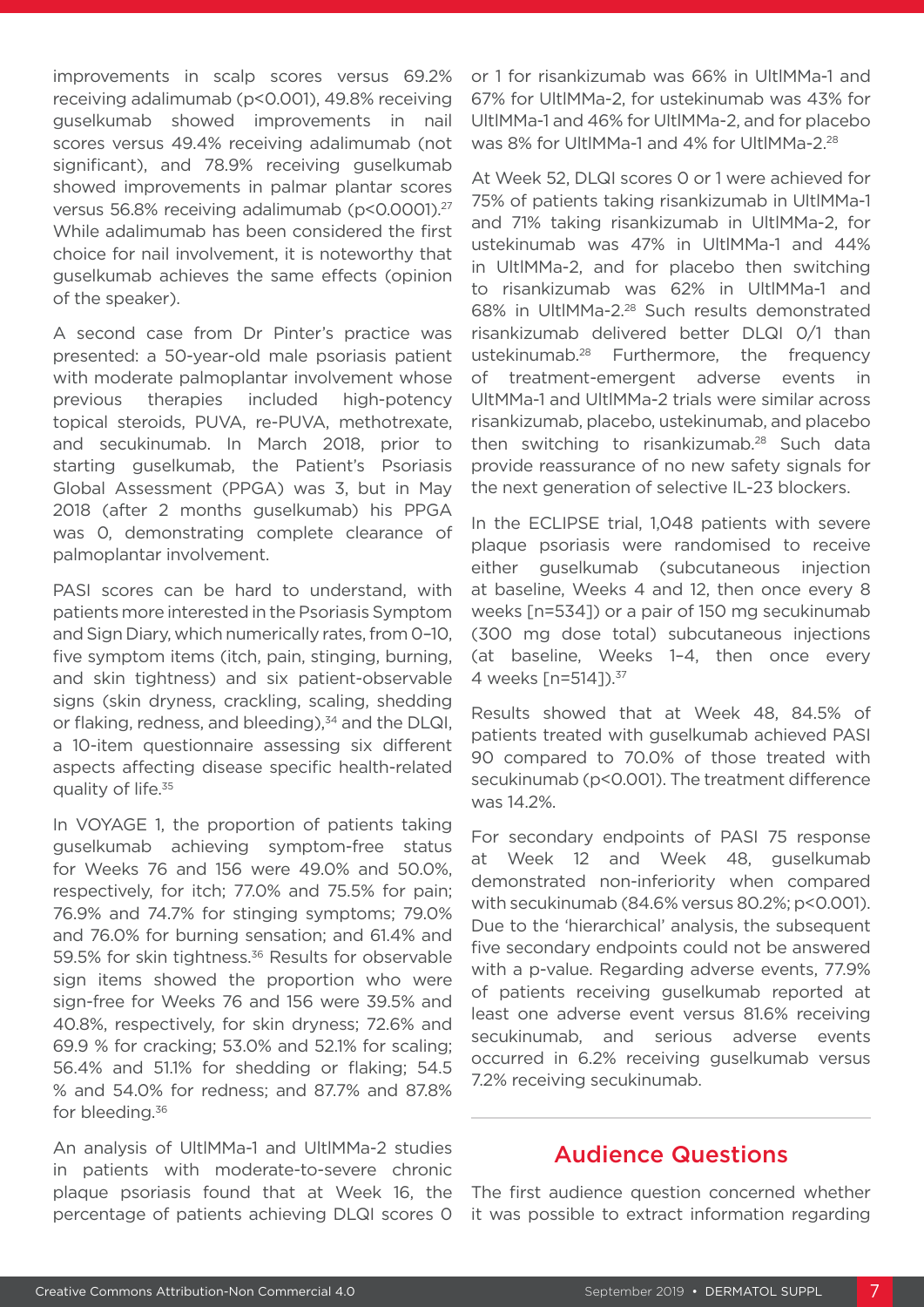age, sex, and comorbidities from registries to the reluctance was due to the uncertainty de Jong answered that individualised predictors were currently unavailable, but that in the future it might be possible to set individualised patient goals by using questionnaires to identify the outcomes people wanted.

The second question commented on the complacency of prescribers 'happy' with PASI 5 results, adding that such results were because of reluctance among patients and prescribers to switch treatments. Prof de Jong felt that fare on guselkumab.

inform individual treatments for patients. Prof surrounding new treatments, with the setting of treatment goals enabling people to switch. Dr Pinter added that prescribers should consider switching patients with PASI 4.

> Considering the question of how to choose between different IL-23 inhibitors, Dr Pinter said that some were prescribed every 8 weeks and others every 12 weeks. There will be a need, he added, for registry data to explore how patients who had been pre-treated with other medications

#### References

- 1. Brunelle F. I'm not a lookalike! Available at: http://www. francoisbrunelle.com/webn/. Last accessed: 12 July 2019.
- 2. Garcia-Doval I et al. Risk of serious adverse events associated with biologic and nonbiologic psoriasis systemic therapy: Patients ineligible vs eligible for randomized controlled trials. Arch Dermatol. 2012;148(4):463-70.
- 3. Abrouk M. The impact of PASI 75 and PASI 90 on quality of life in moderate to severe psoriasis patients. J Dermatolog Treatment. 2017;28(6):488-91.
- 4. Reich K et al. Efficacy and safety of guselkumab, an anti-interleukin-23 monoclonal antibody, compared with adalimumab for the treatment of patients with moderate to severe psoriasis with randomized withdrawal and retreatment: Results from the Phase III, double-blind, placeboand active comparator-controlled VOYAGE 2 trial. J Am Acad Dermatol. 2017;76(3):418-31.
- 5. Zweegers J et al. Comparison of the 1- and 5-year effectiveness of adalimumab, etanercept and ustekinumab in patients with psoriasis in daily clinical practice: Results from the prospective BioCAPTURE registry. Br J Dermatol. 2017;176(4):1001-9.
- 6. Eissing L et al. Psoriasis registries worldwide: Systematic overview on registry publications. J Eur Acad Dermatol Venereol. 2016;30(7):1100-6.
- 7. Maissenhaelter B et al. Real-world evidence based on big data: Motivation-challenges success factors. Onkol (Berl). 2018;24(Suppl 2):91-8.
- 8. Zweegers J et al. Effectiveness of biologic and conventional systemic therapies in adults with chronic plaque psoriasis in daily practice: A systematic review. Acta Derm Venereol. 2016;96(4):453-8.
- 9. van den Reek J et al. Satisfaction of treatment with biologics is high in psoriasis: Results from the Bio-CAPTURE network. Br J Dermatol. 2014;170(5):1158-65.
- 10. Zweegers J et al. Body mass index predicts discontinuation due to ineffectiveness and female sex predicts discontinuation due to side-effects in patients with psoriasis treated with adalimumab, etanercept or ustekinumab in daily practice: A prospective, comparative, longterm drug-survival study from the BioCAPTURE registry. Br J Dermatol. 2016;175(2):340-7.
- 11. Lin P et al. Drug survival of biologics in treating psoriasis: A meta-analysis of real-world evidence. Sci Rep. 2018;8:16068.
- 12. Mourad A et al. Factors predicting persistence of biologic drugs in psoriasis: A systematic review and meta-analysis. Br J Dermatol. 2019. [Epub ahead of print].
- 13. Iskander IYK et al. Differential drug survival of second-line biologic therapies in patients with psoriasis: Observational cohort study from the British Association of Dermatologists Biologic Interventions Register (BADBIR). J Invest Dermatol. 2018;138(4):775-84.
- 14. van Vugt LJ et al. A systematic review of pharmacogenetic studies on the response to biologics in patients with psoriasis. Br J Dermatol. 2018;178(1):86-94.
- 15. Ogdie A. The Epidemiology Psoriatic Arthritis. Rheum Dis Clin North Am. 2016;41(4):545-68.
- 16. Gladman D. Psoriatic arthritis: Epidemiology, clinical features, course and outcome. Ann Rheum Dis. 2005;64(SuppII):ii14-17.
- 17. van den Reek JM et al. 'Happy' drug survival of adalimumab, etanercept and ustekinumab in psoriasis in daily practice care: Results from the

BioCAPTURE network. Br J Dermatol. 2014;171(5):1189-96.

- 18. van den Reek JMPA. The journey of adult psoriasis patients towards biologics: past and present - Results from the BioCAPTURE registry. J Eur Acad Dermatol Venereol. 2018;32(4):615-23.
- 19. Queiro R. Age at disease onset: A key factor for understanding psoriatic disease. Rheumatology (Oxford). 2014;53:1178-85.
- 20. Atalay S et al. Tight controlled dose reduction of biologics in psoriasis patients with low disease activity: A randomized pragmatic non-inferiority trial. BMC Dermatol. 2017;17(1):6.
- 21. BioCAPTURE. What is BioCAPTURE. 2019. Available at: https://biocapture. nl/?lang=en. Last accessed: 01 August 2019.
- 22. psorasis.org. NPF Advance. 2019;17(1).
- 23. Gooderham MJ et al. Shifting the focus – The primary role of IL-23 in psoriasis and other inflammatory disorders. J Eur Acad Dermatol Venereol. 2018;32(7):1119.
- 24. Wechter T et al. Targeting p19 as a treatment option for psoriasis: An evidence-based review of guselkumab. Ther Clin Risk Manag. 2018;14:1489-97.
- 25. Reich K et al. Tildrakizumab versus placebo or etanercept for chronic plaque psoriasis (reSURFACE1 and reSURFACE2): Results from two randomised controlled, Phase 3 trials. Lancet. 2017;390(10091):276-88.
- 26. Nestle FO et al. Psoriasis. N Engl J Med. 2019;361(5):496-509.
- 27. Blauvelt A et al. Efficacy and safety of guselkumab, an anti-interleukin-23 monoclonal antibody, compared with adalimumab for the continuous treatment of patients with moderate to severe psoriasis: Results from the Phase III, double-blinded, placeboand active comparator-controlled